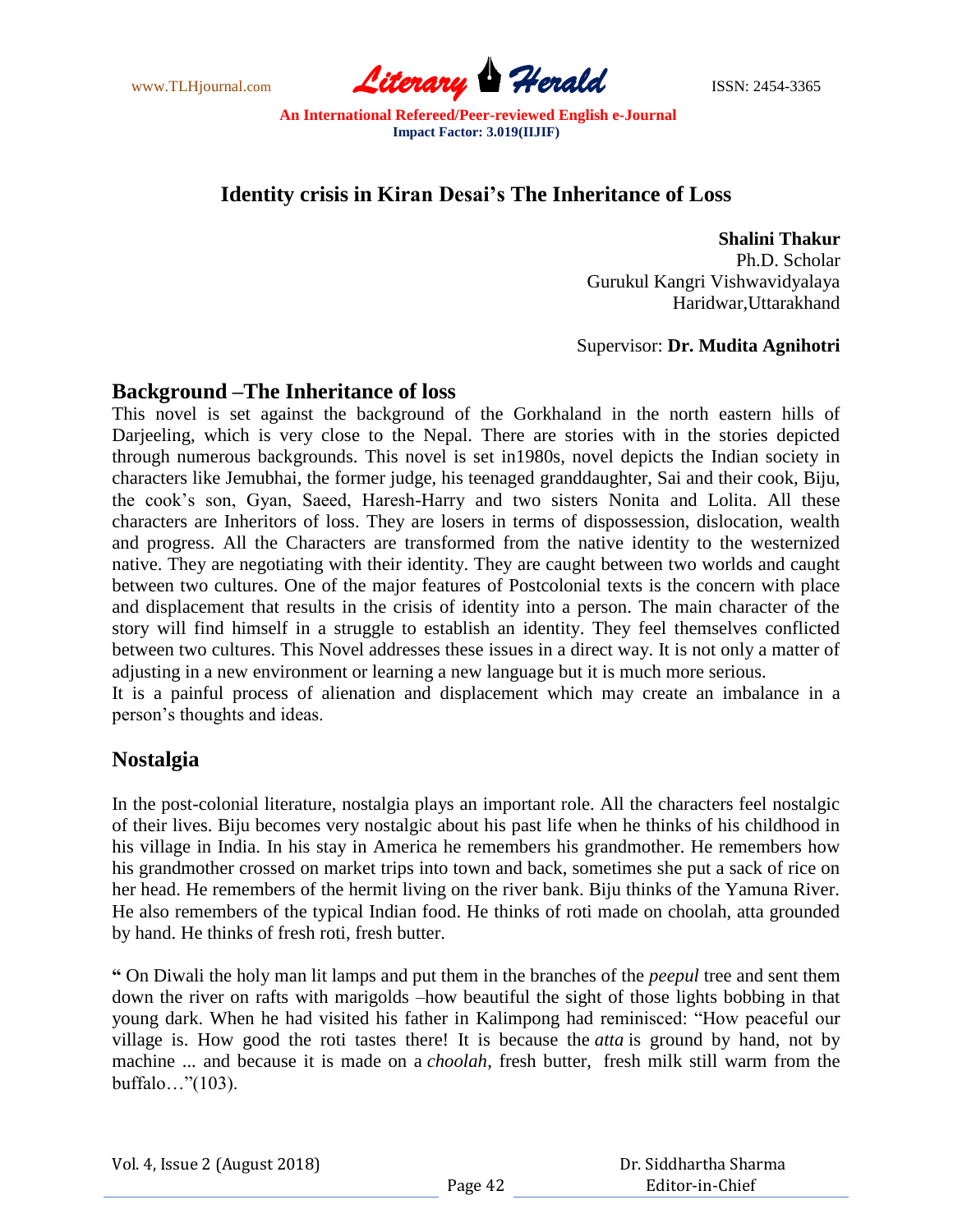www.TLHjournal.com **Literary Herald ISSN: 2454-3365** 

Jemu popatlal patel's life story is mostly told through the flash back. In his flashback, he attempts to put forward his Indian life and his stay in England. But his attitude is different from the usual thought of liking his native land. This novel presents a contrast between his life in England and Biju's stay in America. He presents a contrast of his Indian life with his stay in the England. He went to London to qualify the ICS. He starts his journey from the Piphit. He purchased the house, Cho oyo, from the Scotsman who told him, "It is very isolated but the land has potential." This land is fertile for quinine, sericulture, cardamom, orchids." The judge was not interested in agricultural possibilities still he went to see the land.

Judge personal life was a complete failure. His marriage to Nimmi was not successful. He had no feelings for his wife though her parents had sponsored his visit to England. He felt guilty after her death. His false ideals had killed his wife. Memory of Past incidents brings a lot of guilt feelings in him.

When he reached England, he realized that the England of his dreams was different from England of reality. He began study this is the only skill he could do in the England. "He worked twelve hours at a stretch, late into the night, and in thus withdrawing, he failed to make a courageous gesture outward at a crucial moment and found, instead, that his pusillanimity and his loneliness had found fertile soil. He retreated into a solitude that grew in weight day by day. The habit became the man, and it crushed him into a shadow" (39).

#### **Sense of Loss and Ambivalence**

All the characters in the novel suffer from a sense of ambivalence that eventually leads them to develop a sense of loss. The narrative begins in the Darjeeling hills of West Bengal. In a decayed and crumbling estate in Kalimpong, situated at the foothills of the north-eastern Himalayas," where India blurred into Bhutan and Sikkim" (9), Jemubhai Popatlal Patel – retired and reclusive judge lives with his teenage granddaughter named Sai, his aged and chatty cook, Pannalal and his well bred dog named Mutt. Jemubhai Popatlal Patel is an eccentric person and he often lives in the past. In his flashback, we learn that when he was a young man, he was sent to Cambridge by his family to study law. But in England, he was ridiculed for his accent. Young girls in England held their nose as he passed showing that he smelled of curry. This rejection fuelled in him a shame and hatred for his heritage, his native culture and color of his skin.

"He retreated into a solitude that grew in weight day by day. The solitude became a habit, the habit became the man, and it crushed him into a shadow" (39).

The judge looks at the English as someone very superior and this attitude exhibits his ambivalent nature.

Jemubhai had been born in 1919 in family of peasants in piphit. Jemu was a brilliant student. Jemu was the first person of the Patel lineage who was very intelligent. Kiran writes about his intelligence "modern in its alacrity" (58).His parents gave him everything from love to food and

| Vol. 4, Issue 2 (August 2018) |         | Dr. Siddhartha Sharma |
|-------------------------------|---------|-----------------------|
|                               | Page 43 | Editor-in-Chief       |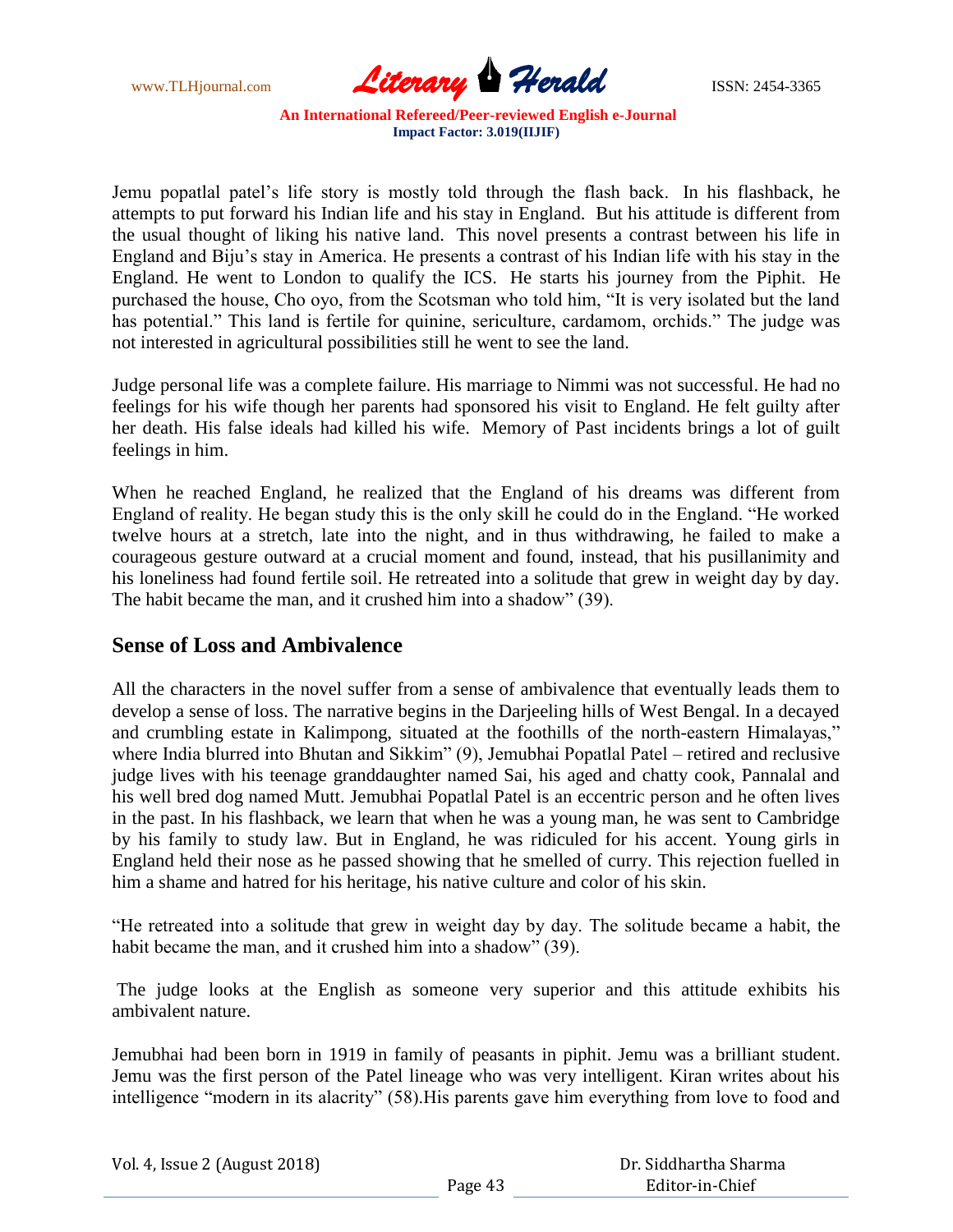

they deprived their daughters to ensure that Jemu should receive all the comforts of life. When he topped in his class his father became very ambitious for his son, Jemu. Jemu's principal suggested his father that Jemu should sit for the local pleaders' examination that would enable him to find a job in the courts of subordinate magistrates. His father ignored his suggestion because Jemu's father had other plans for him. "The father walked out thinking, well, if he could do that, he could do more. He could be the judge himself" (59).

### **Displacement**

The diasporic fiction tries to capture the sense of displacement of the diasporic. The displacement of Biju, the son of the cook is more poignant than any other characters in the novel. Biju, joining a crowd of Indians scrambling to reach the visa counter at the U.S Embassy is one of the most harrowing scenes in the novel. In page after page Kiran Desai narrates the process of migration from the impoverished third world countries to the immigrant packed basements in New York City.

The following scene in which Biju joins a long queue of Indians scrambling to reach the visa counter at the American embassy in Kathmandu:

"Biju, like half the room, didn't understand, but he saw from the ones who did, who were running, pleased to be given a head start, what they should do. Stink and spit and scream and charge; they jumped toward the window, tried to splat themselves against it hard enough that they would just stick and not scrape off; young men mowing through, tossing aside toothless grannies, trampling babies underfoot. This was no place for manners and this is now the line was formed: wolf- faced single men first, men with families second, women on their own and Biju, and last, the decrepit. Biggest pusher, first place; how self-contented and smiling he was; he dusted himself off, presenting himself with the exquisite manners of a cat. I'm civilized, sir, ready for the U.S. I'm civilized, mam. Biju noticed that his eyes, so alive to these foreigners, looked back at his own countrymen and women, immediately glazed over, and went dead" (183).

These Indian applicants' uncivilized behavior and their willingness to demean themselves for an American visa lead Biju to contemplate: "In this room it was a fact accepted by all that Indians were willing to undergo any kind of humiliation to get into the States. You could heap rubbish on their heads and yet they would be begging to come crawling in" (184).

However, in the end, Biju becomes an illegal immigrant in New York, does odd jobs to survive:" Biju changed jobs like a fugitive on the run" (3).He changed his jobs so frequently that he could not settles anywhere. He worked in numerous hotels and restaurants like French, Mexican, Italian and Indian. His experience was hardly better than that of the colonized. He suffered the pangs of loneliness since he came to America. The irony is that his father, the cook in the judge's house thinks that he is doing well and is proud of the fact that his son is in America. Kiran Desai writes about the efforts of the cook, " the cook had first made the effort to send his son abroad four years ago when a recruiting agent for a cruise ship line appeared in Kalimpong to solicit application for waiters, vegetable choppers, toilet Cleaners" (179). The cook's joy knew no

| Vol. 4, Issue 2 (August 2018) |  |
|-------------------------------|--|
|-------------------------------|--|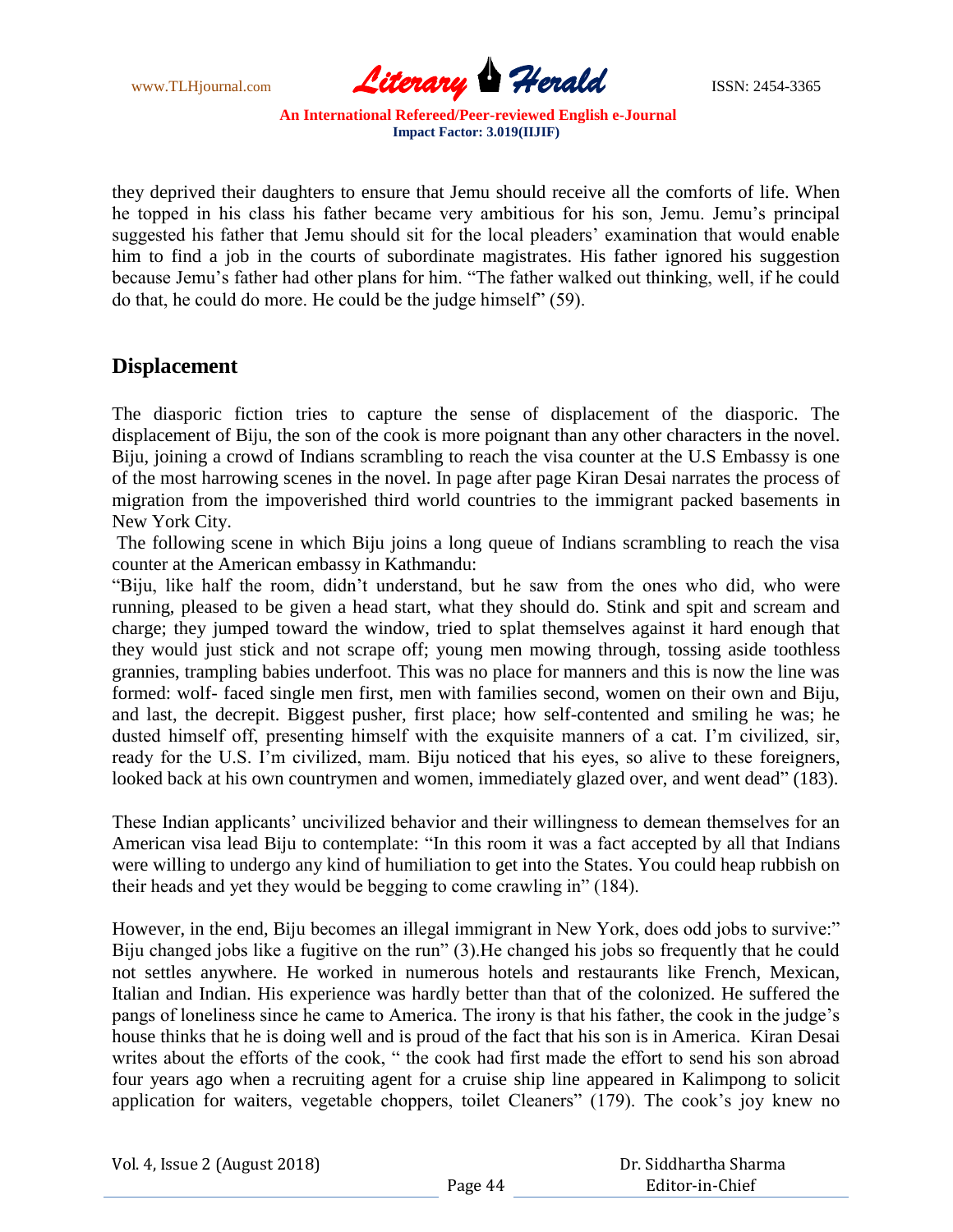

bounds. His son was employed in the USA. He boasted to everyone he met. He told his acquaintances, "Excellent job", "better than the last" (17). He is the manager of a restaurant business in New York which is a very big city. "He imagined sofa TV bank account. Eventually Biju would make enough and the cook would retire. He would receive a daughter-in-law to serve him food, crick-crack his toes, Grandchildren swat like flies" (17).

### **Concern for safety and security**

All people living in another country away from their homeland is always concerned with their safety and security. When they reach in the foreign land their livelihood depends upon their relatives, who are settled there.

In the case of Biju he has no relative to support him. He has to fight on his own for his living. Biju made his way to different places. His concern with Harish-Harry shows an immigration concern for safety and security. Harish-Harry had thrashed him out without money and security. Harish beat him badly and wanted him to go back to India.

"Biju walked back to the Gandhi Café, thinking he was emptying out. Year by year, his life wasn't amounting to anything at all; in a space that should have included family, friends, he was the only one displacing the air. And yet, another part of him had expanded; his selfconsciousness, his self-pity-oh the tedioushess of it" (268).

He is a broken man emotionally and materially. His return to India is very disturbing. When he reaches in India GNLF struggle continues. His father doesn't know about his coming home. On returning home he had been robbed by the group of thugs. They have taken away all the money and the things he had purchased in the America.

"Biju sat there in terror of what he'd done, of being alone in the forest, and of the men coming after him again. He couldn't stop thinking of all that he'd bought and lost. Of the money he'd hidden under fake soles in his shoes. Of his wallet. Suddenly, he felt an old throbbing of the knee that he had hurt slipping on Harish-Harry's floor"(318)

There is another traumatic scene. His father goes to Kalimpong to get to know about Biju. Due to the GNLF activities all the communication has been stopped. He tries to talk to him. "ARE YOU ALL RIGHT?" Biju shrieked on the Newyork street."

"Give accommodation. Free food. EVERYTHING FINE. BUT ARE YOU ALL RIGHY?"(231) having robbed he reaches Kalimpong, Biju does not find his father.

In *The Location of culture* Homi Bhabha explains the negative effects of migration and diaspora. According to him, the experience of migration involves "gathering the signs of approval and acceptance, degrees, discourses, disciplines, gathering the memories of under development , of

|  | Vol. 4, Issue 2 (August 2018) |
|--|-------------------------------|
|--|-------------------------------|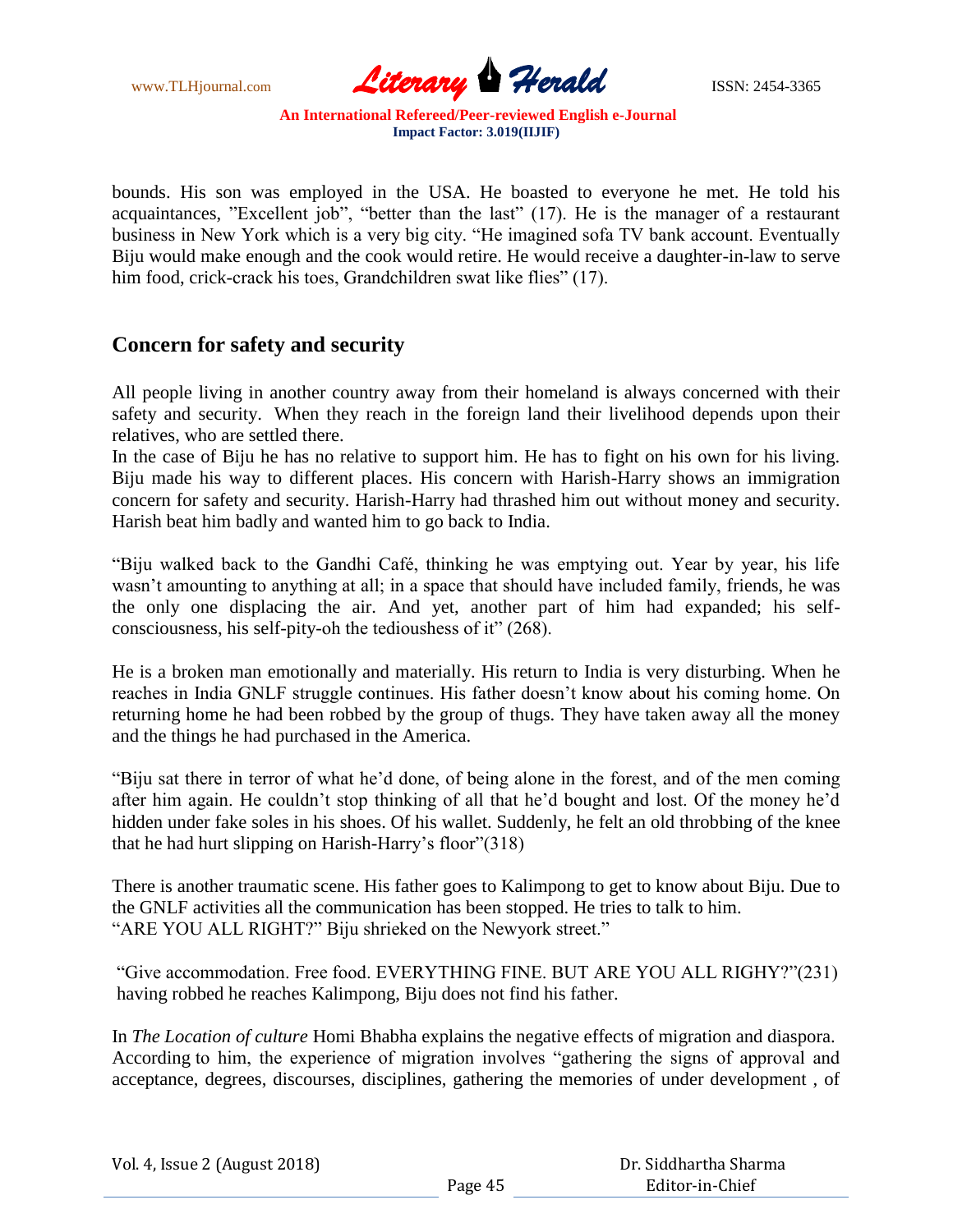

other worlds lived retroactively; gathering the past in a ritual of revival; gathering the present"(1994)

The characters in this novel are always negotiating with their past, present and future.

#### **Ambivalence**

All the characters in the novel suffers from a sense of ambivalence that ultimately leads to sense of loss. Jemubhai patel, a former judge, is an offensive man. In his flashback, we learn that when he went to England he was ridiculed for his accent. He found his own accent peculiar.

"The young and beautiful were no kinder; girls held their noses and giggled, "Phew, he stinks of curry!"(39)

He becomes a victim of "double consciousness"- A term coined by W. E. B. Dubois it is used in postcolonial literatures. He becomes the victim of double consciousness. "He envied the English, He loathed Indians. He worked at being English with the passion of hatred and for what he would become; he would be despised by absolutely everyone, English and Indians, both"(119). Judge looks at the English something superior this attitude makes him ambivalent. In the England, he feels shame on his culture and heritage. He feels shame of his darker skin .

Sai, judge's granddaughter is also a victim of circumstances. She lost her parents in an accident in Russia. Her father was a space scientist, living in Russia; she herself was living in Darjeeling in a convent. From the beginning she had lived an isolated life.

She arrives at the house of her grandfather, whom she has never met before. She has been displaced from convent school in Darjeeling to the lush, Himalayan region of kalimpong . Where a growing agitation of GNLF intensifies her trauma. She develops an intimacy with her maths tutor, Gyan. Their relationship flourishes in the beginning very soon Gyan joins the insurgents and stops to coming to see her. Sai finally meets him, but meeting ends in disappointment. She desires to achieve an emotional bond with her grandfather but it also fails, because he himself is disturb both emotionally and physically. He always wants to belong to his native land and the foreign land which is the major characteristic of postcolonial literature.

Minor characters like Noni, Lola, Uncle potty, princess Mrs. Sen and Munmun are all inheritors of loss. They are all leading a dual life which affects their thoughts and feelings. All characters are come into contact with the cultures in conflict. That affect their identity consequently they are put in the ambivalent environment.

*'Hybridity'* is another major concept of postcolonial theory. It refers to interrelatedness of two cultures. It is the state of conversation inside. Acceptance and rejection occurs at the same time. For Desai, the process of transformation is not easy or always positive, in some cases it has far reaching psychological consequences.

### **Language**

Vol. 4, Issue 2 (August 2018)